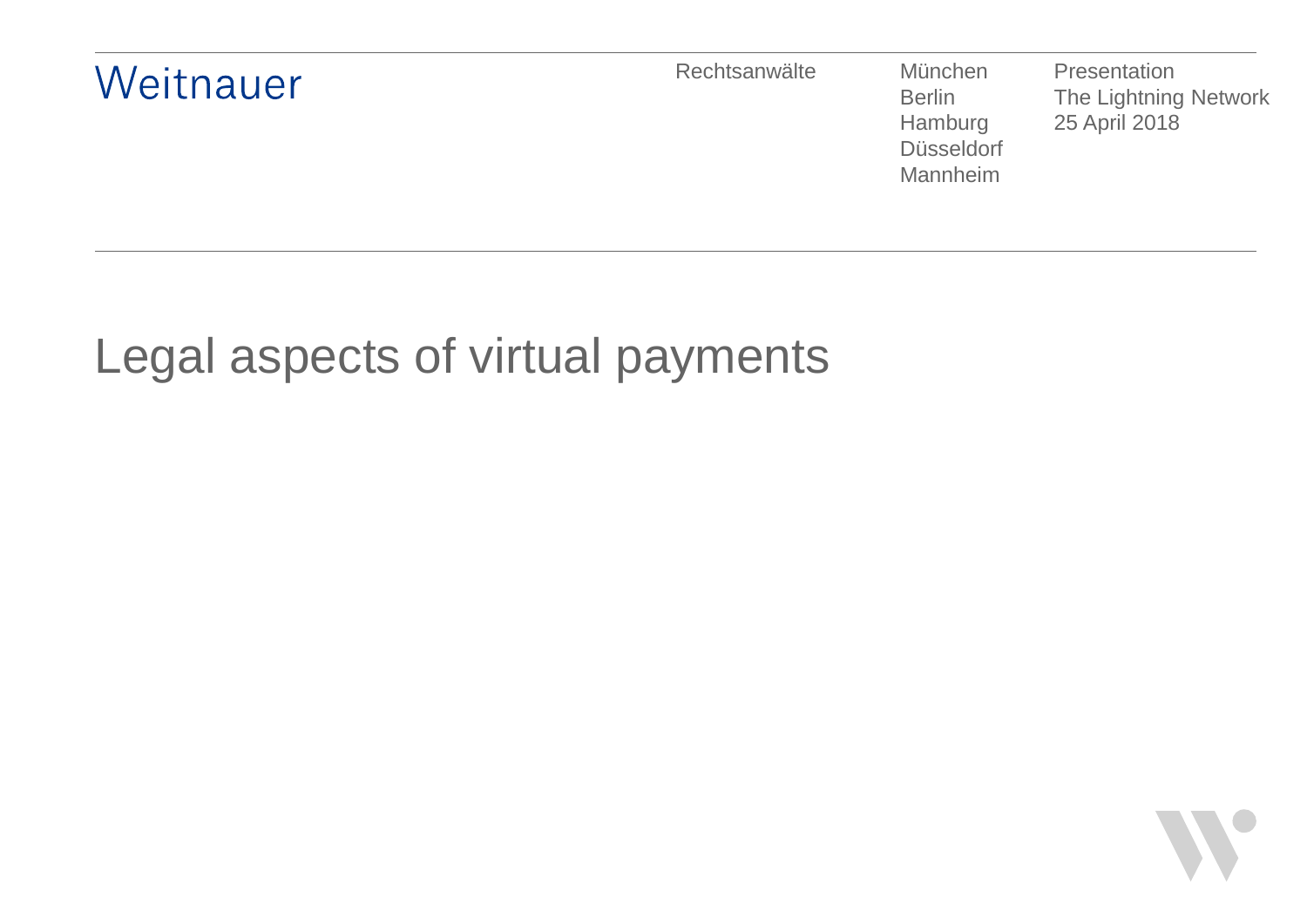**Presentation** The Lightning Network 25 April 2018

### Agenda

- $\triangleright$  What is money?
- $\triangleright$  Legal classification of virtual payments
	- Aspects of contract law
	- Aspects of financial supervision
	- Tax aspects
- $\triangleright$  Mining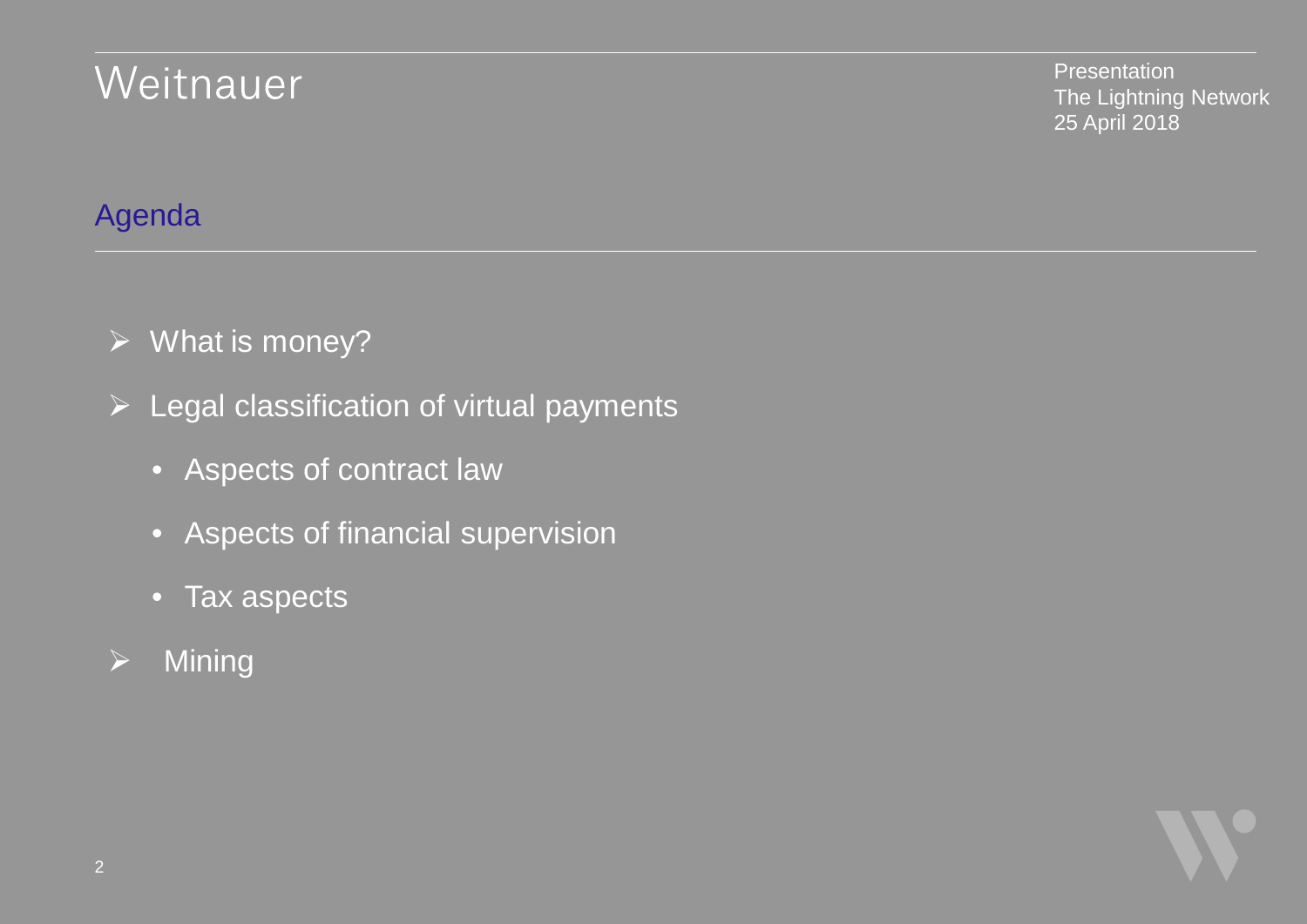**Presentation** The Lightning Network 25 April 2018

#### What is money?

#### **Virtual payments – a currency?**

- From exchange to money economy
- From primitive money to coinage
- From coinage to paper money
- From paper money to bank deposit money
- From bank deposit money to electronic money
- From electronic money to virtual payments?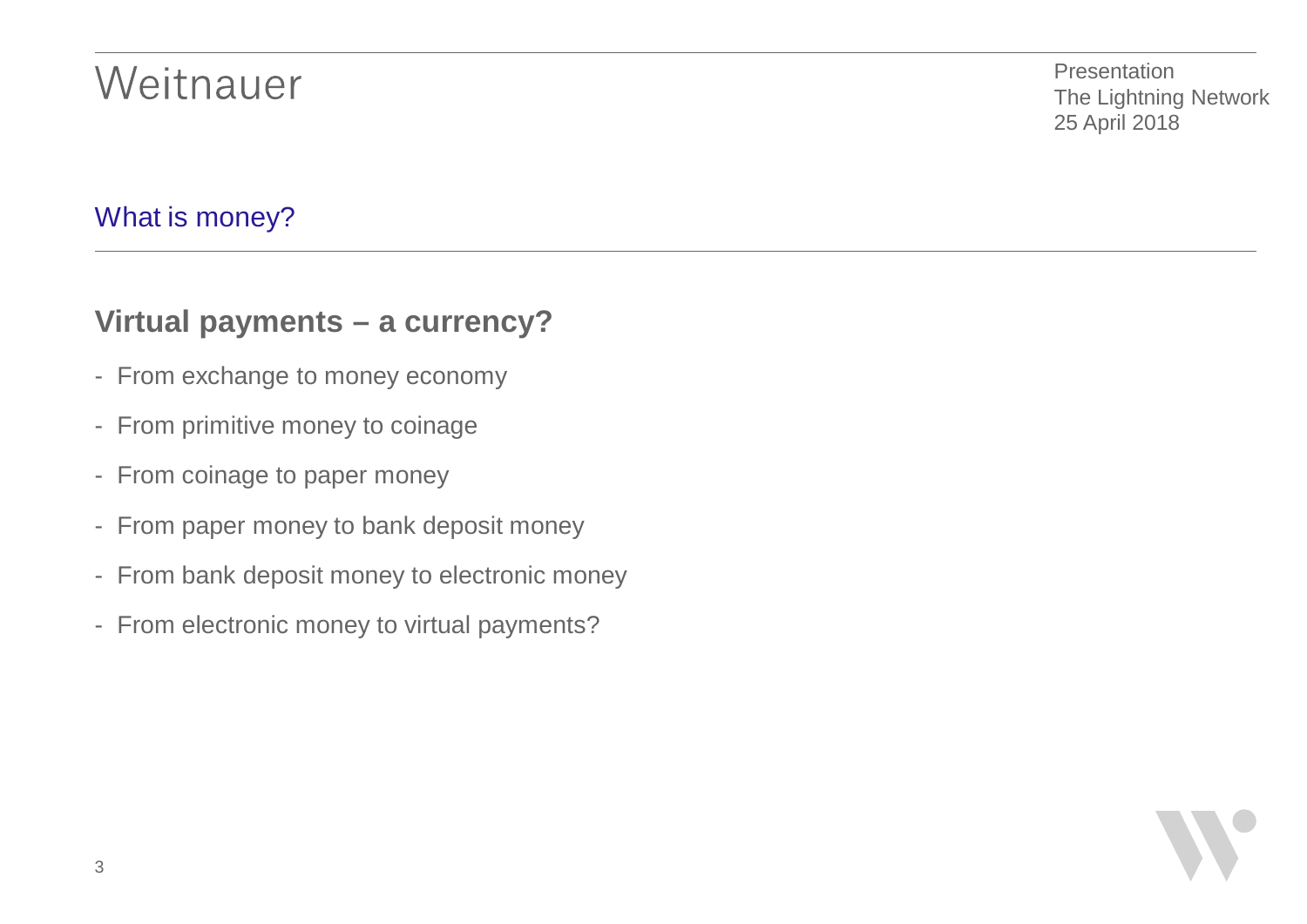**Presentation** The Lightning Network 25 April 2018

### Virtual payments and legal means of payment

#### **Money in law – aspects of civil law**

Sec. 433 Para. 2 German Civil Code:

" *The buyer is obliged to pay the agreed purchase price to the seller and to accept the purchased item.."*

- Money debt is formative for sales contract, fulfillment regularly through cash payment
- One may not fulfill contracts of sale through virtual payments, because crypto currency is no money.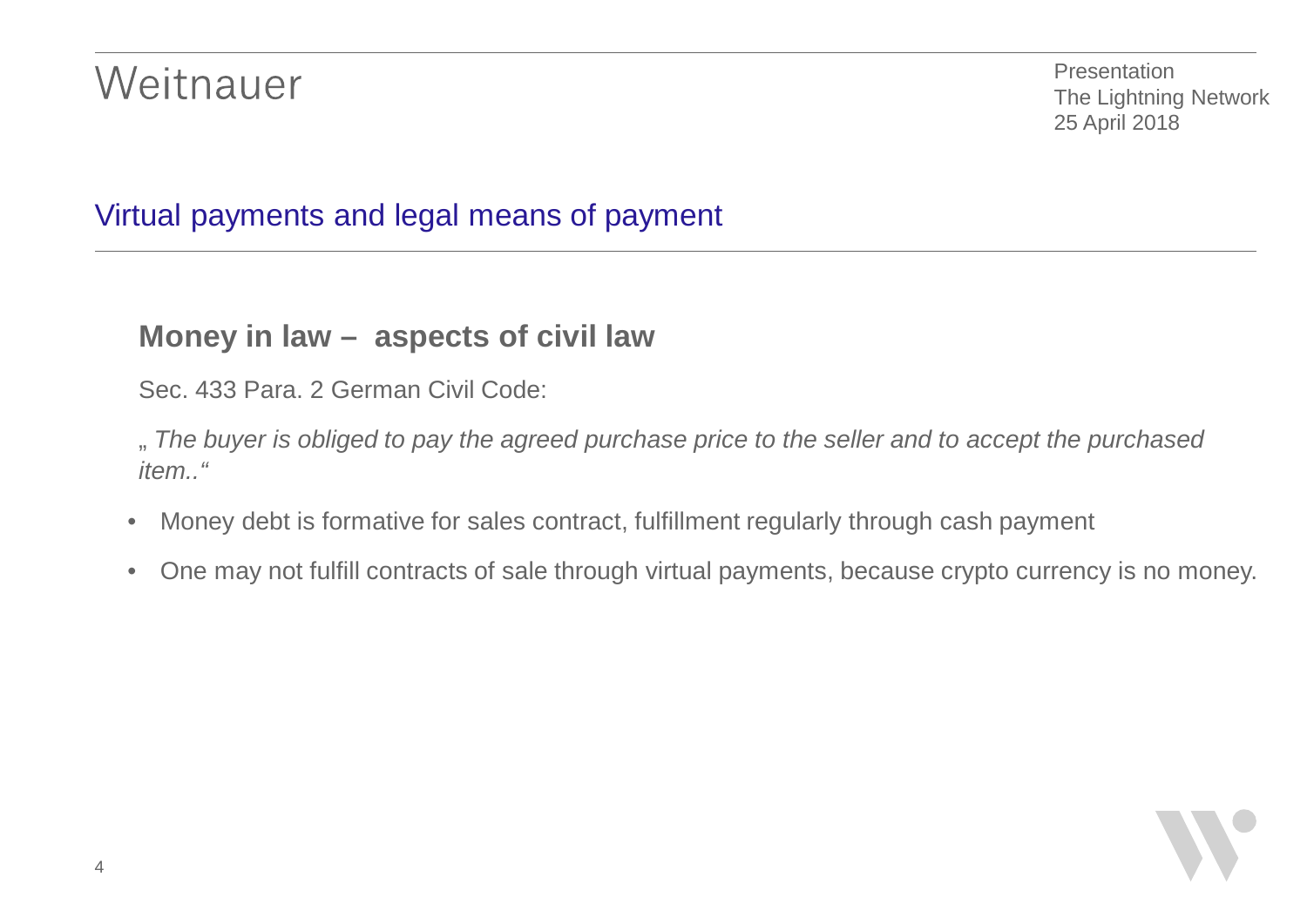Presentation The Lightning Network 25 April 2018

#### Virtual payments and legal means of payment

What is money?

*State-approved means of exchange, store of value power, unit of account - there is no uniform concept of money, however, neither in German nor in European law.*

What are legal means of payment?

*Means of payment that must be accepted by law in a currency area by everyone for the legally effective performance of a service owed.*

#### What is electronic money?

*Electronic money is an electronically stored monetary value in the form of a claim against an issuer which is issued in exchange for payment of an amount of money and which can be exchanged back into legal tender.*

What is bank deposit money?

*Monetary claim against a credit institution, provided that the sight deposits may be called up at any time and can be exchanged for legal cash at any time*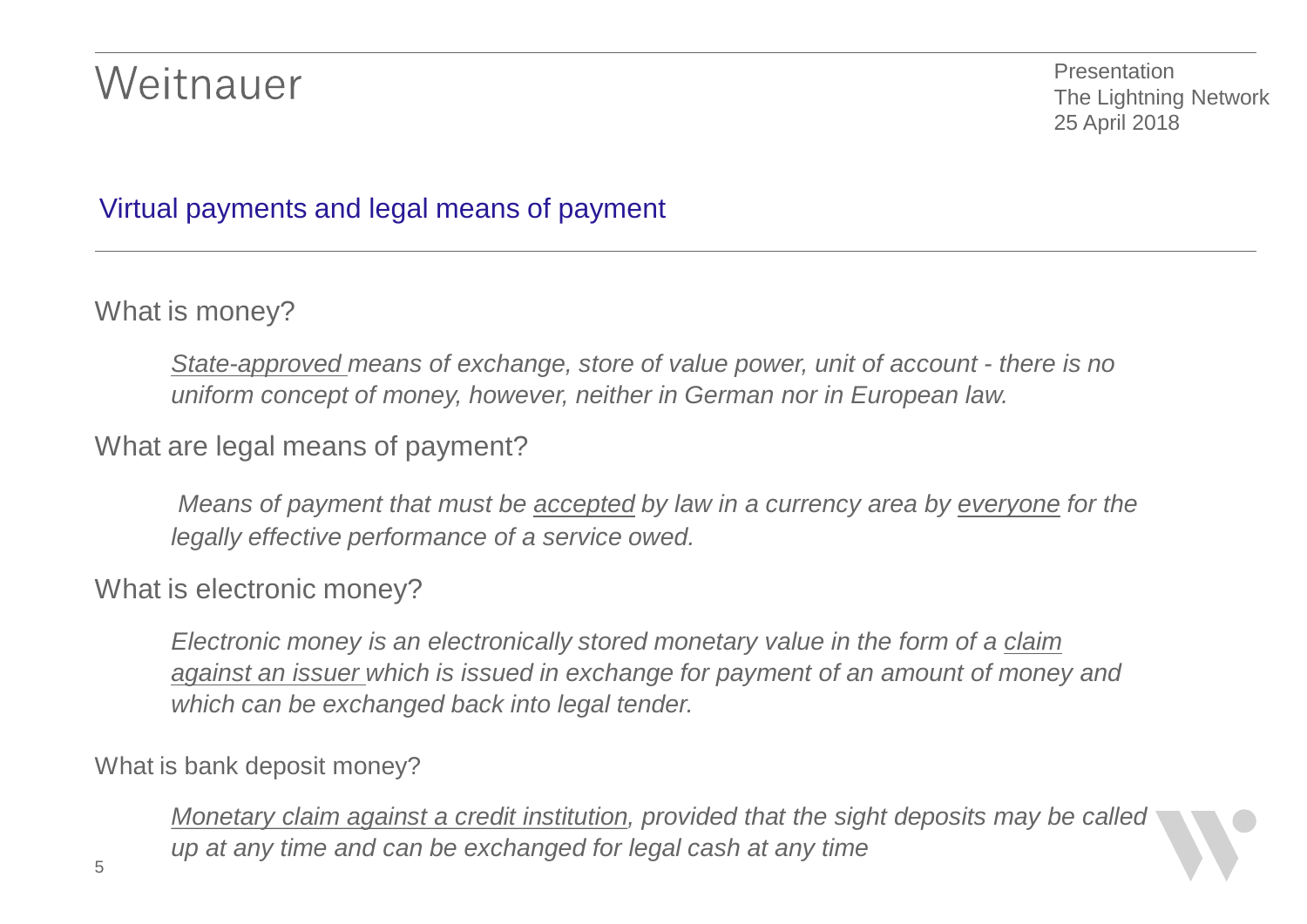Presentation The Lightning Network 25 April 2018

#### Legal classification of virtual payments

- **1. Means of payment in the sense of civil law/German Civil Code?**
- Basically means of exchange, store of value power (?), unit of account
- However, neither state-approved nor generally accepted
- No claim against a state or an issuer
- No right to conversion to legal means of payment/cash, so that no right to embodiment exists
- Conclusion: Money function, but no means of payment within the meaning of the German Civil Code
- PROBLEM: what if agreed payment is a virtual payment?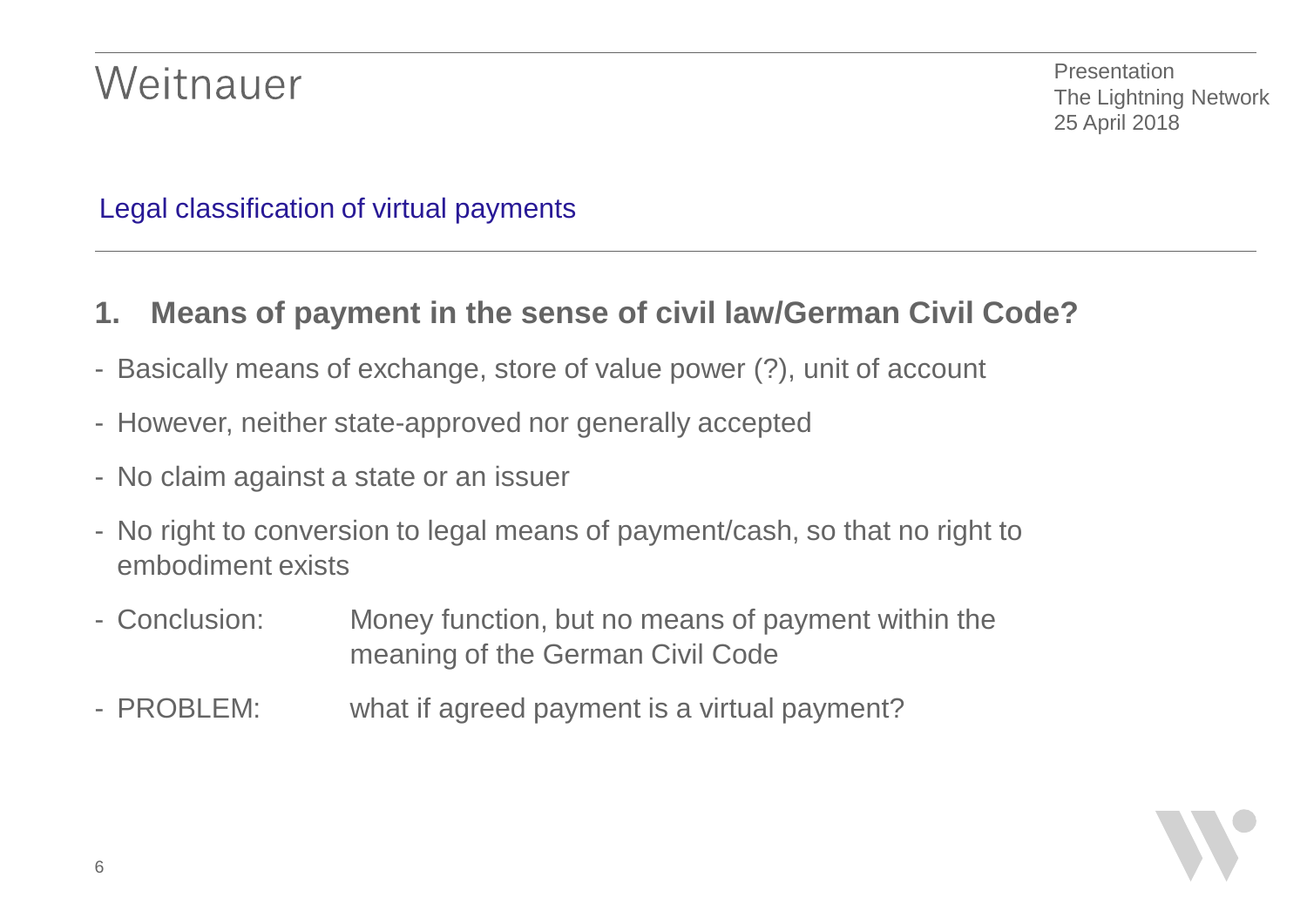**Presentation** The Lightning Network 25 April 2018

Legal classification of virtual payments

How may an agreement for "Payment with Bitcoins" be evaluated?

- Due to the absence of the status of money, no agreement on payment of a monetary debt within the meaning of the German Civil Code
- BUT: Exchange transaction within the meaning of Sec. 480 German Civil Code
- The subject of an exchange transaction may not only be things and rights, but economic goods of any kind (e.g. a place at university).
- The exchange contract according to Sec. 480 German Civil Code, to which the provisions of the sales contract apply accordingly, is therefore the appropriate contract type for the payment of goods or services with Bitcoins.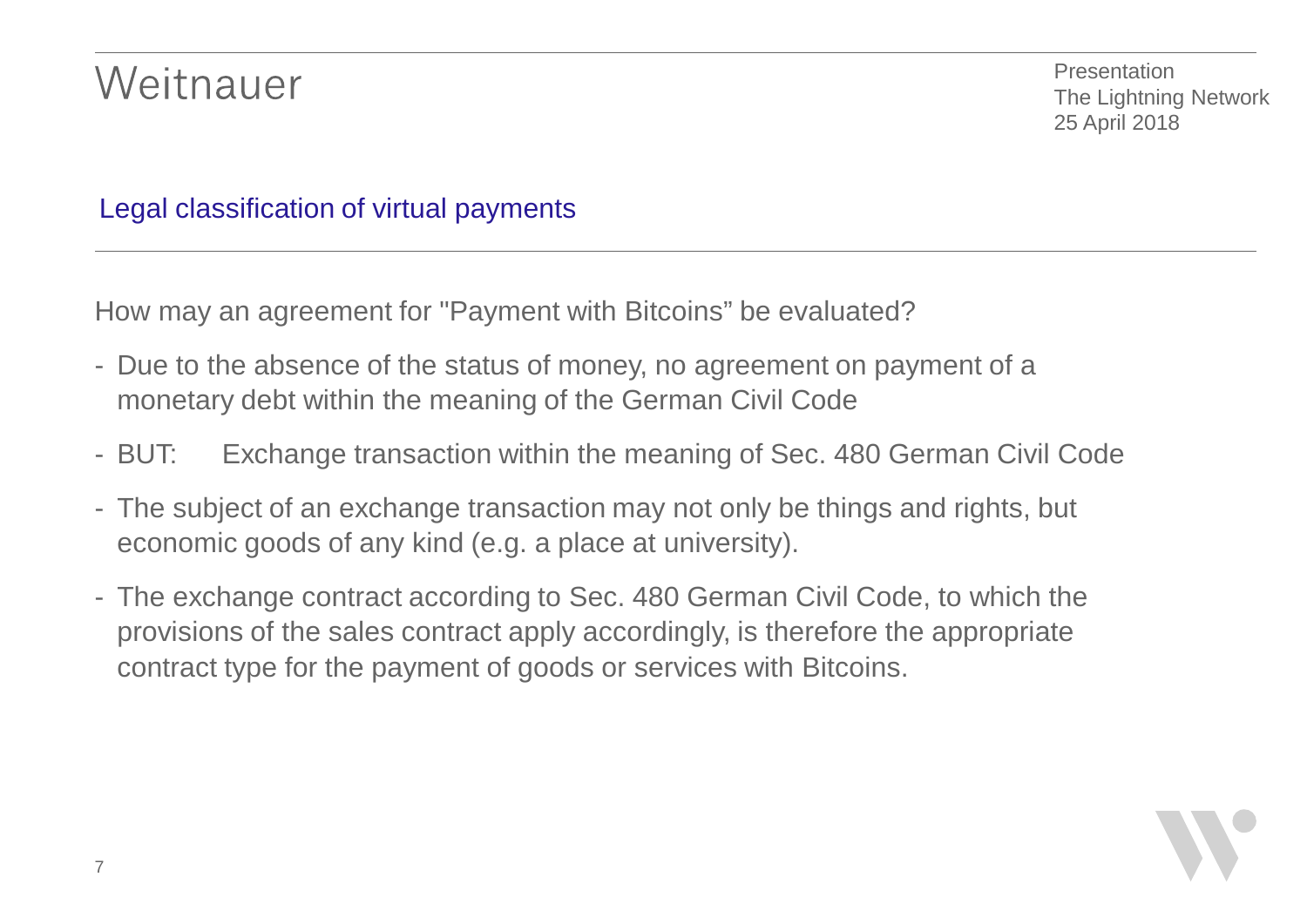**Presentation** The Lightning Network 25 April 2018

Legal classification of virtual payments

### **2. Financial regulatory assessment of Bitcoins**

- In the opinion of BaFin, Bitcoins are financial instruments (units of account) within the meaning of Sec. 1 Para.11 Sentence 1 no. 7 of the German Banking Act
- The purchase or mining of Bitcoins for private purposes such as payment is just as free of permission as private speculation transactions or the offering of wallets.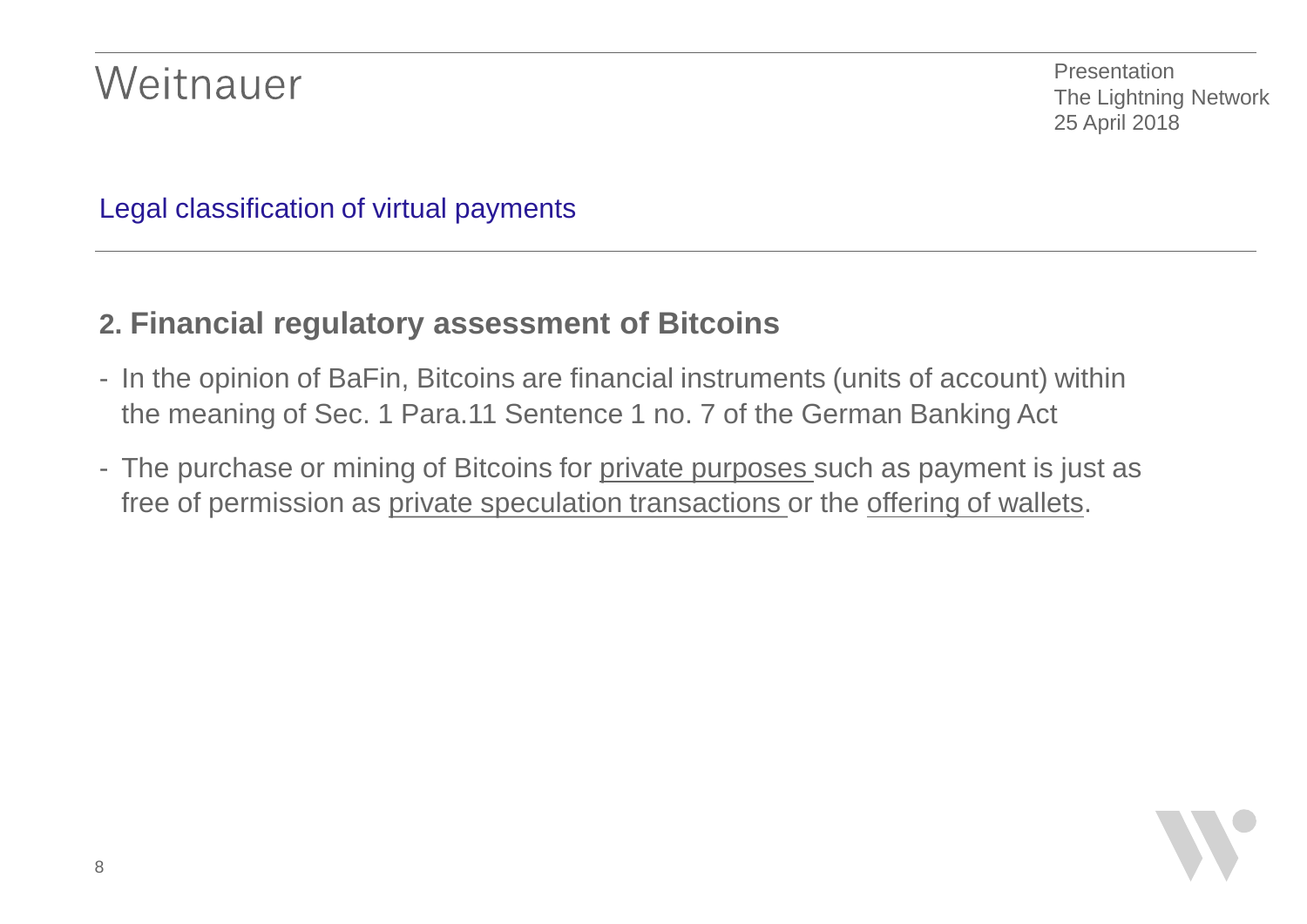Presentation The Lightning Network 25 April 2018

#### Legal classification of virtual payments

However, banking and financial services performed with Bitcoins may be subject to authorisation, in particular:

- $\triangleright$  for commercial exchange and bill transactions (Private trading within the meaning of Sec.1 Para. 1a Page 2 No. 4 German Banking Act)
- Ø Mining-Pools (collective mining and subsequent sale) (Placement business, acquisition brokerage or proprietary trading pursuant to Sec.1 Para. 1a Page 2 No. 1 c, No. 2 or 4 German Banking Act)
- $\triangleright$  Platforms on which third parties trade Bitcoins (Financial commission business pursuant to Sec. 1 Para. 1 Page 2 No. 4 German Banking Act)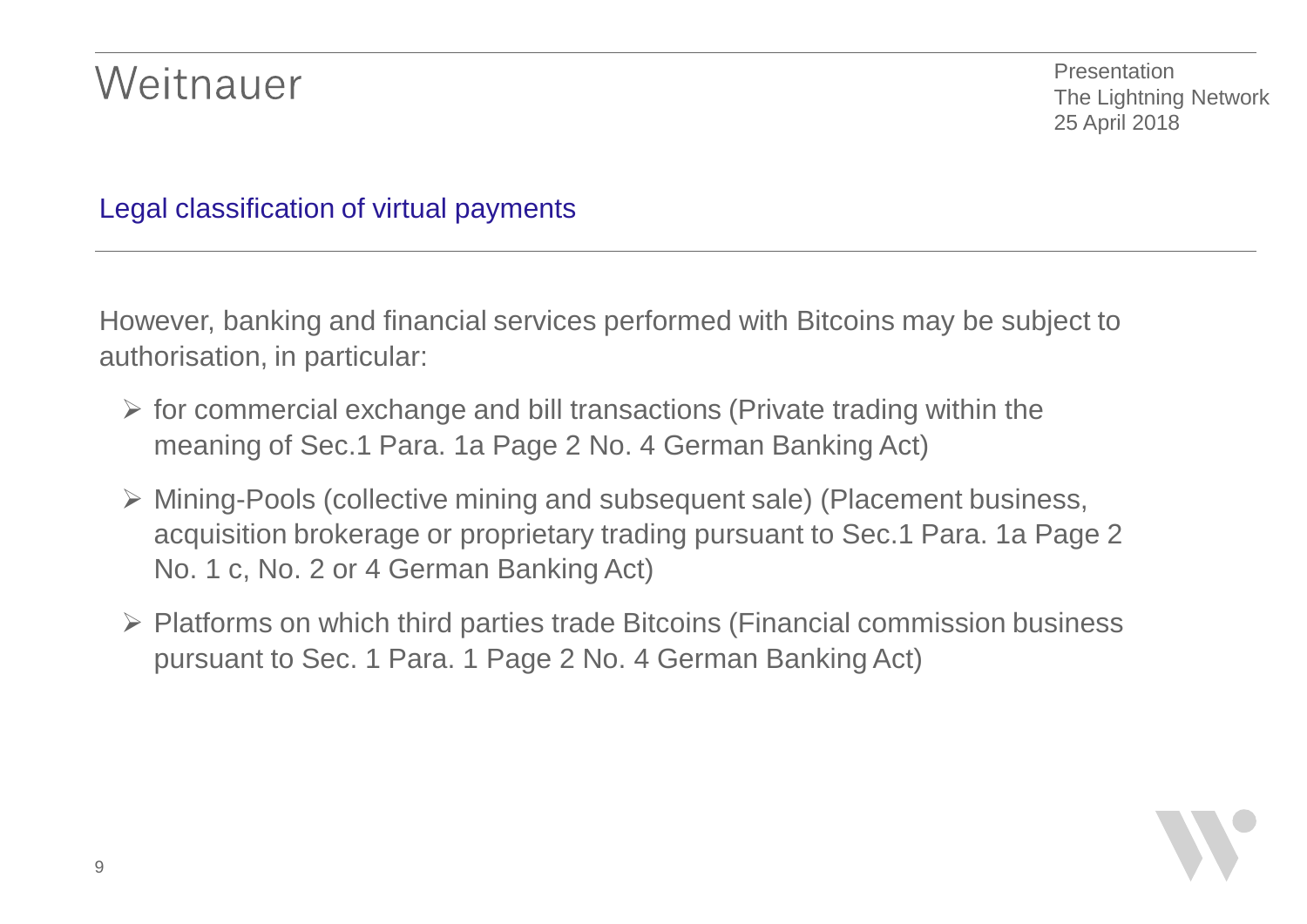Presentation The Lightning Network 25 April 2018

Legal classification of virtual payments

### **3. Tax classification of virtual payments**

- a) Income taxes (Personal income or corporate tax)
	- Income from business operations, provided that income with virtual payments from an independent sustainable activity (e.g. mining, not only for private purpose)
	- Interest income in the case of transfer against payment to third parties
	- Private disposals (speculative transactions) if holding period < 12 months

10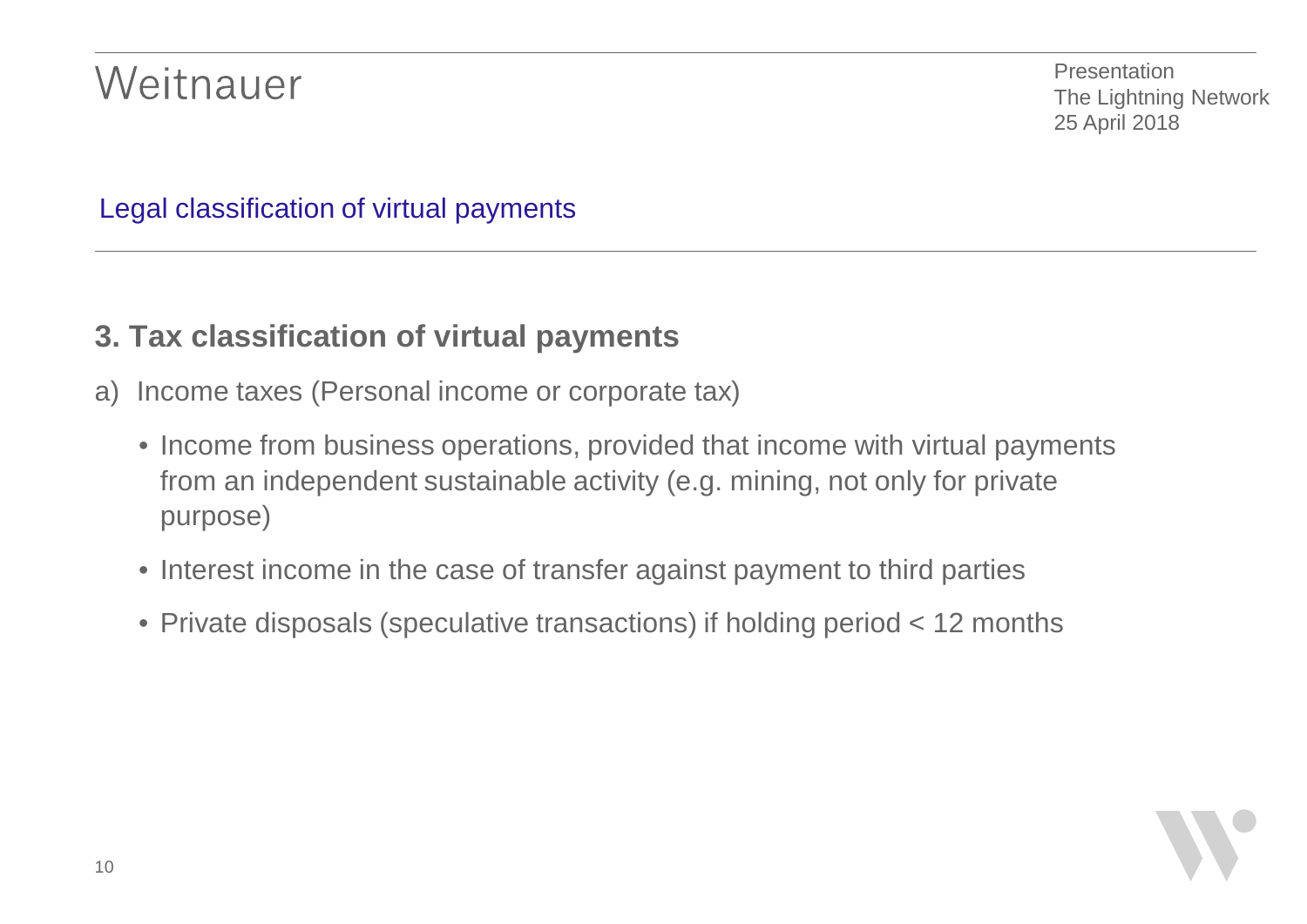Presentation The Lightning Network 25 April 2018

### Legal classification of cirtual payments

#### **3. Tax classification of virtual payments**

b) Value Added Tax - Private transactions among Bitcoin users are tax-free.

- Conversion of legal means of payment into virtual payments and vice versa are tax-free in the opinion of the European Court of Justice (judgment of October 22, 2015, RS C-264-/14)
- Delivery of Bitcoins against payment is other service in the sense of the VAT act and therefore subject to VAT.
- c) Balancing
	- Problem: Valuation at acquisition cost? High volatility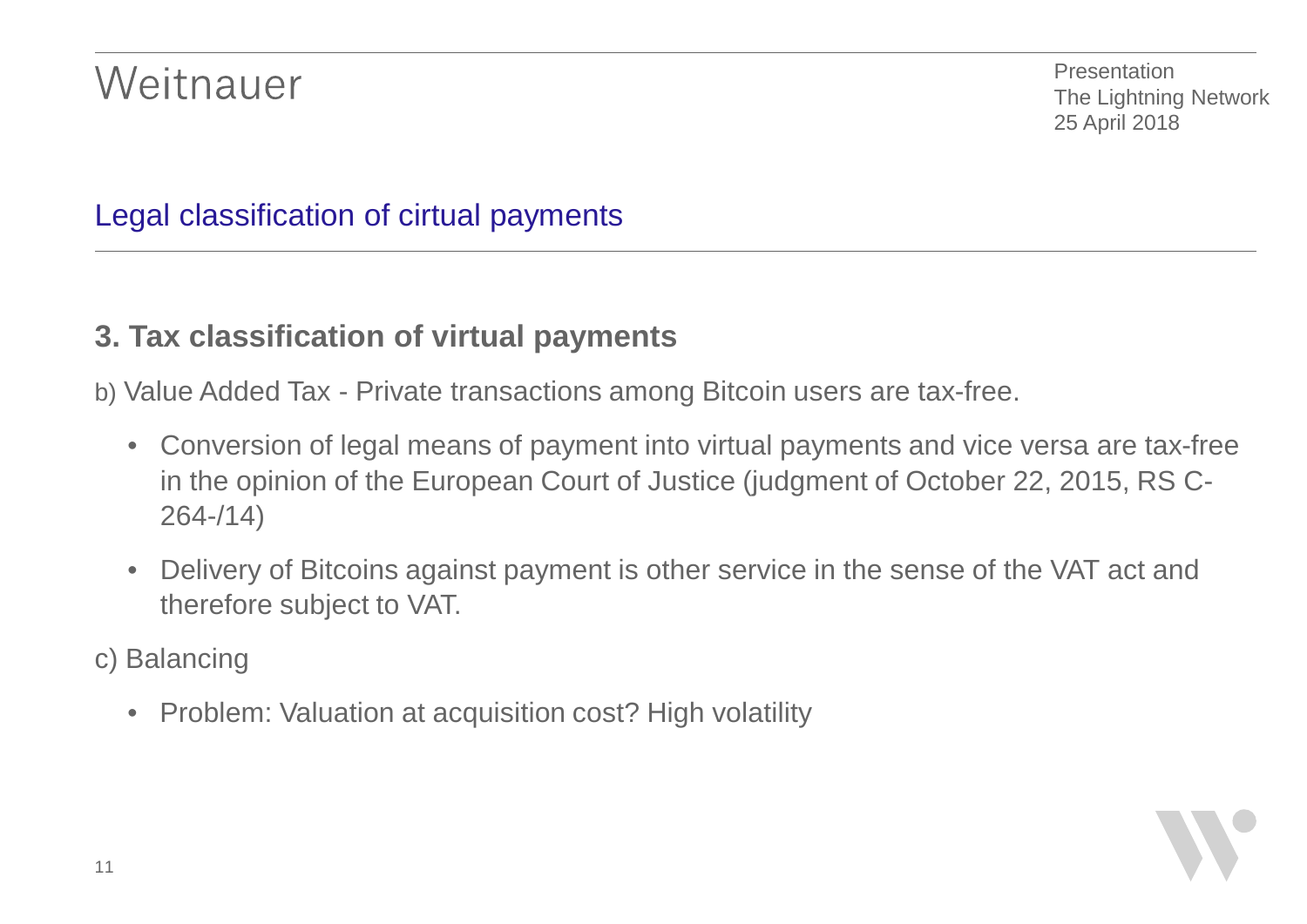Presentation The Lightning Network 25 April 2018

### The Mining of Bitcoins

### **Classification of mining according to civil law**

• Analogy with sec. 950 German Civil Code

*" Whoever manufactures a new movable object by processing or altering one or more materials, acquires ownership of the new object, unless the value of the processing or altering is considerably lower than the value of the material.."*

- Analogy with secs.1,7 German Copyright Act
- $\triangleright$  The creation of new values is nothing special in the legal system.

12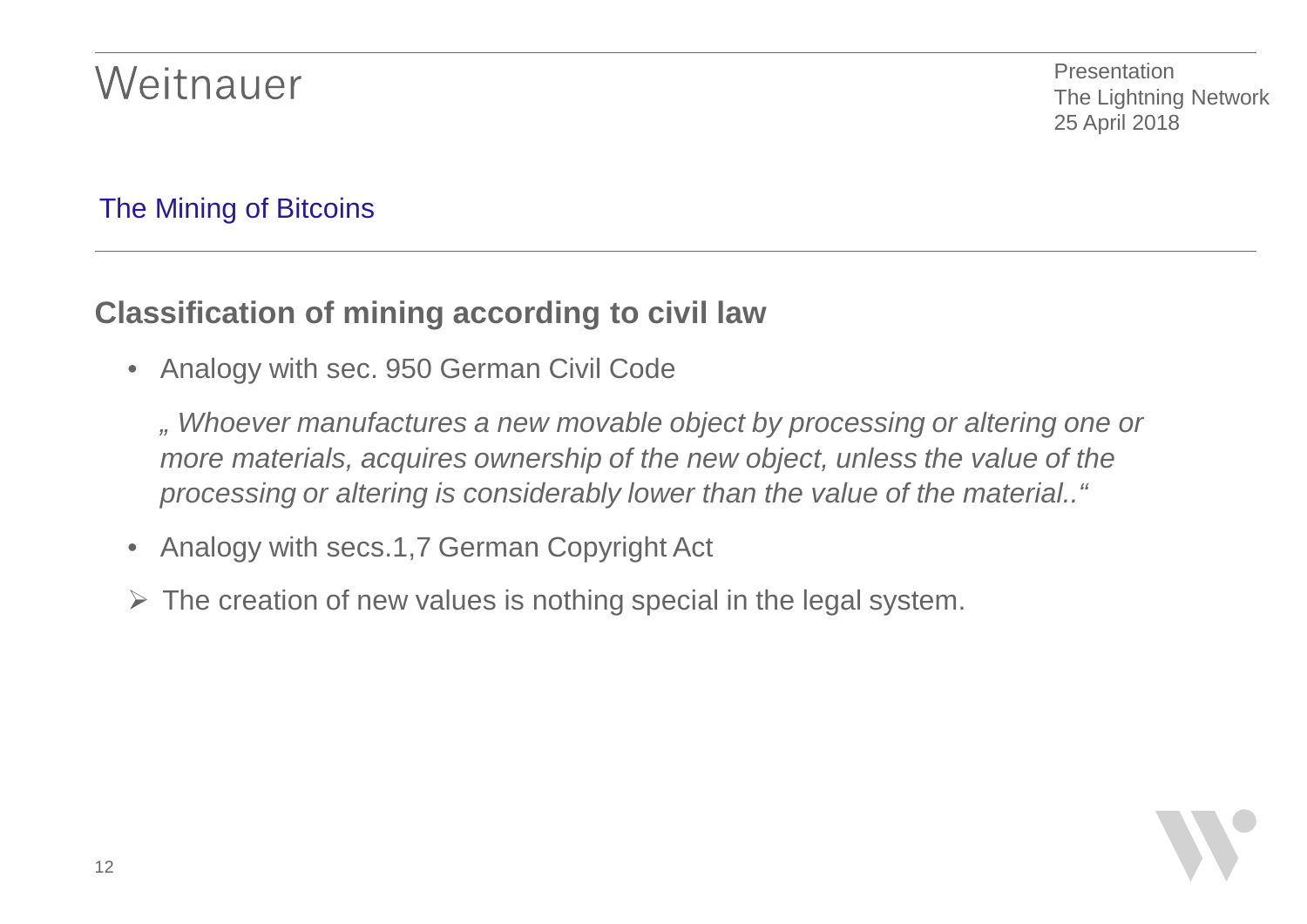Presentation The Lightning Network 25 April 2018

### The mining of Bitcoins

### **Regulatory classification of mining**

BaFin leaflet of December 22, 2011

*" As means of payment certain value units <...> such as the bitcoins <...> are excluded <...> from the facts of electronical money, even if they have the same economic function as electronical money and represent the actual potential of privately generated means of payment from the point of view of money creation. <…>.*

*However, only the creation of such value units and their use as means of payment are exempt in this respect.*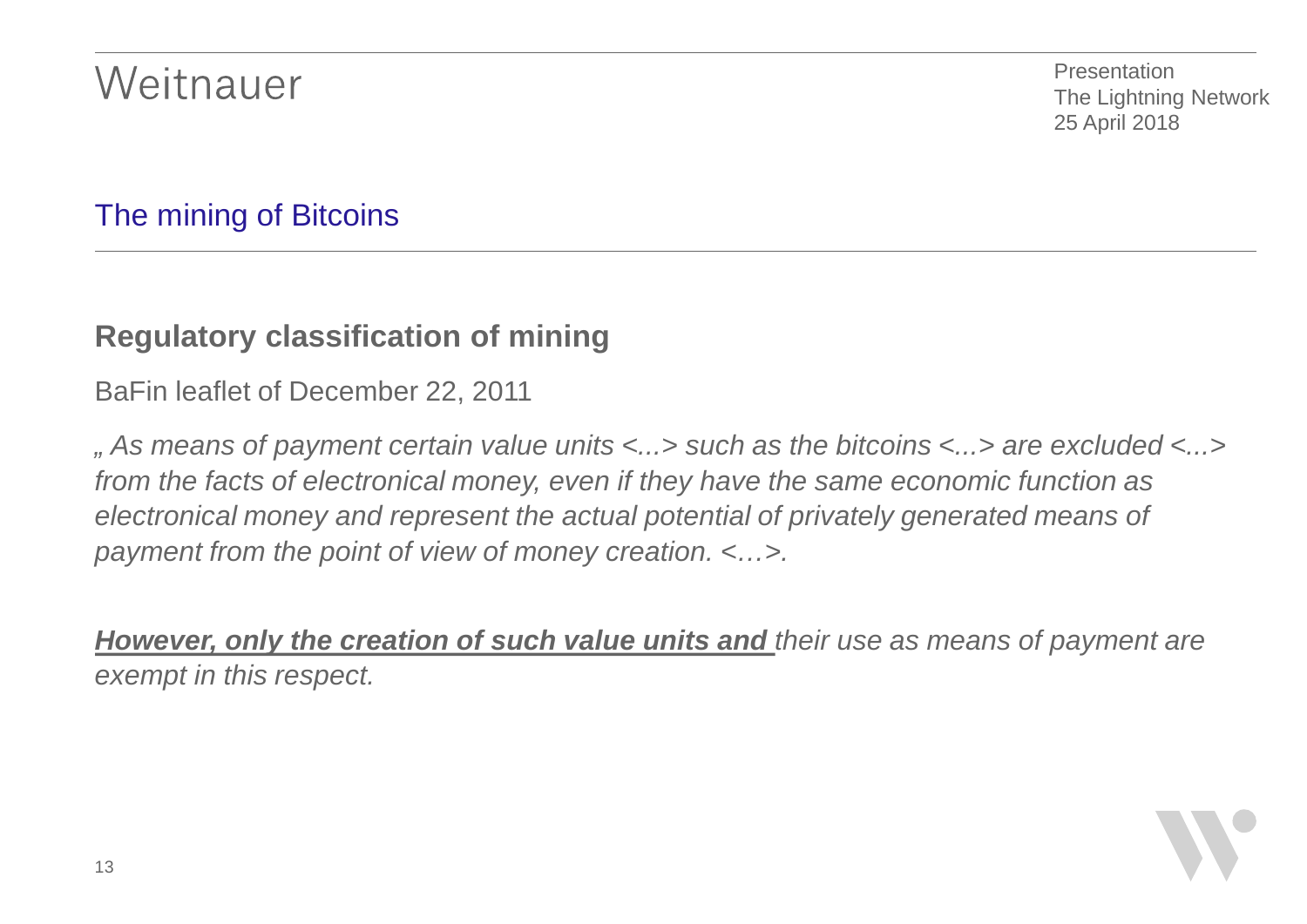**Presentation** The Lightning Network 25 April 2018

### **Outlook**

14

### **Demand of the Blockchain Federal Association, among others**:

- Germany to play a pioneering role in Europe
- Increase in BaFin capacities
- Research on the issue of crypto-Euro
- Introduction of "digital" securities (stocks, GmbH shares)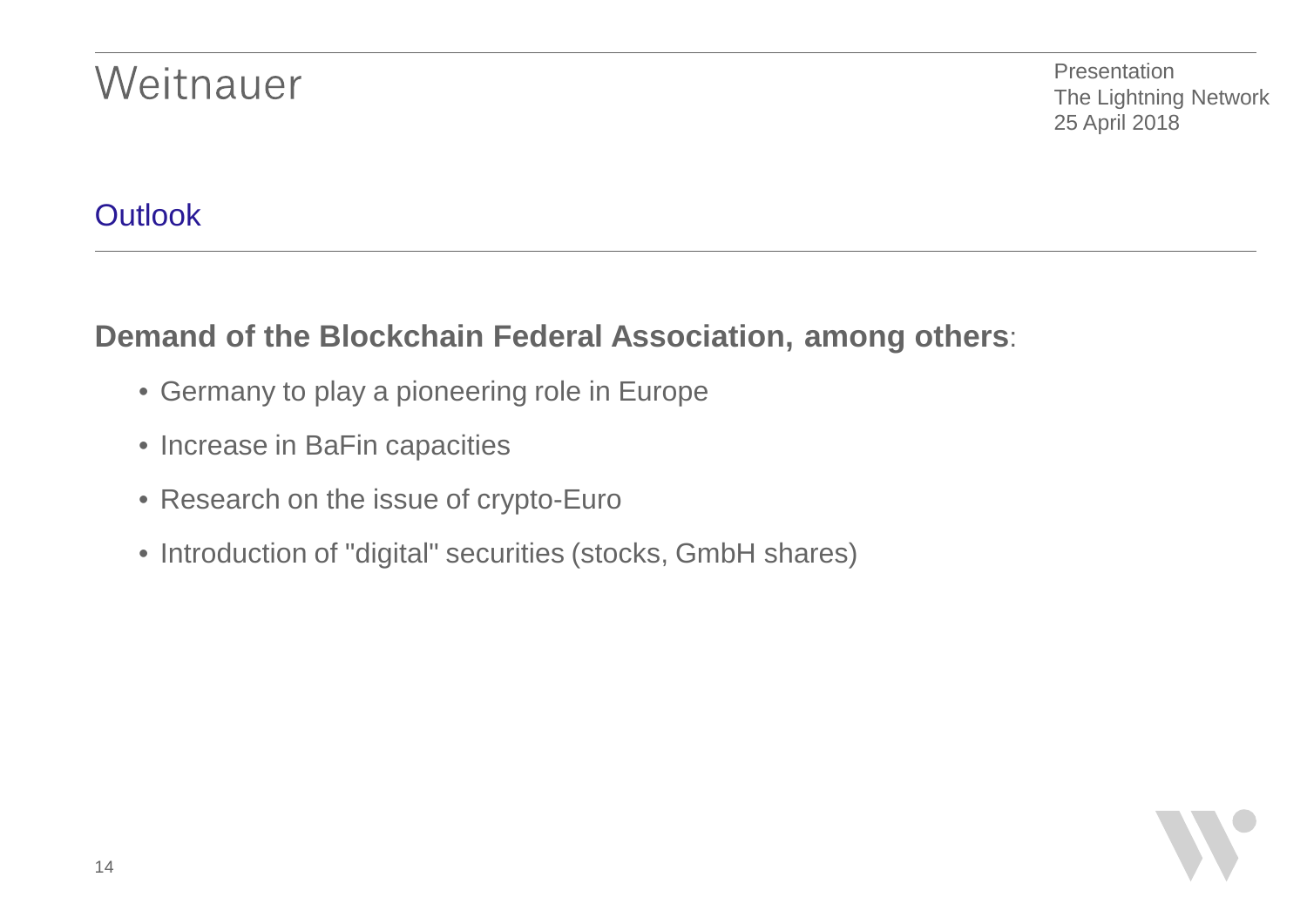#### Team

### Dr. Diethelm Baumann

Attorney-at-Law, Certified Banking and Capital Markets Law Counsel

#### **Experience**

Dr. Diethelm Baumann regularly advises both national and international clients in all aspects of banking and financial regulatory law as well as business law with a focus on financial service providers and the aviation industry. He also works in-house for the Deutsche Bank AG.

#### **Contact**

Ohmstraße 22, 80802 München T: +49 (0) 89 38 39 95-0 F: +49 (0) 89 38 39 95-99 E: [diethelm.baumann@weitnauer.net](mailto:diethelm.baumann@weitnauer.net)

#### Languages

English, French



**Presentation** The Lightning Network 25 April 2018